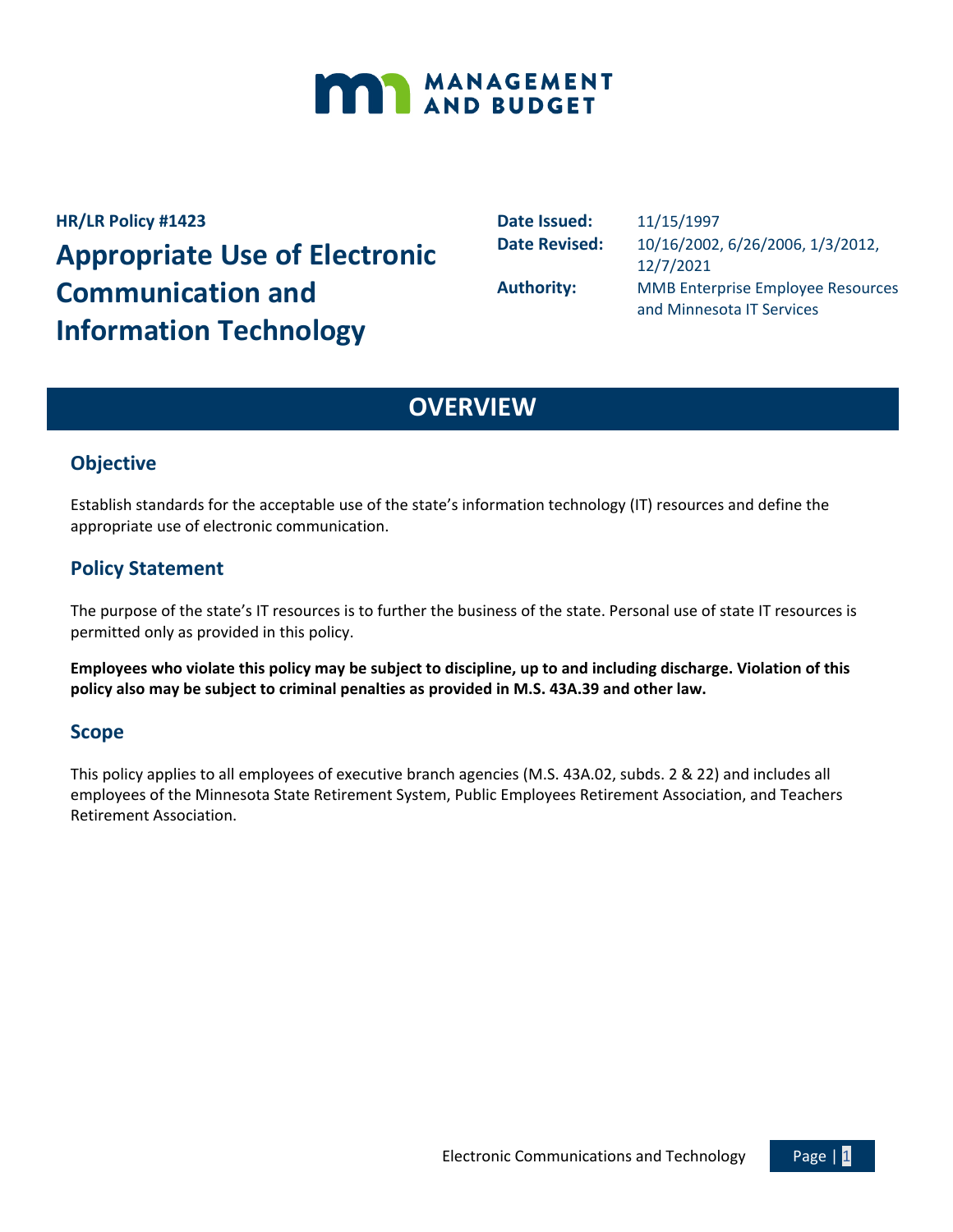## **Definitions and Key Terms**

| Key Term                                        | Definition                                                                                                                                                                                                          |
|-------------------------------------------------|---------------------------------------------------------------------------------------------------------------------------------------------------------------------------------------------------------------------|
| Incidental Use                                  | Personal use of state IT resources that is minimal in terms of duration and<br>frequency.                                                                                                                           |
| Incremental Cost                                | A cost, loss of time, or loss of resources that is so small as to make<br>accounting for it unreasonable or administratively impracticable.                                                                         |
| Information Technology (IT)<br><b>Resources</b> | Software, hardware (e.g. computers, telephones, etc.), documentation,<br>programs (e.g. email, voicemail, etc.), systems, networks, information,<br>equipment, and devices owned, leased, or provided by the state. |

## **Exclusions**

N/A

## **Statutory References**

M.S. 43A.38, subd. 4, Code of Ethics for Employees in the Executive Branch, Use of State Property

M.S. Chapter 13, Government Data Practices

M.S. 138.17, Government Records; Administration

5 U.S.C. §§ 7321 – 7326, Hatch Act

18 U.S.C. § 119, Wire and Electronic Communications Interception

18 U.S.C. §§ 2701-2711, Stored Wire and Electronic Communications and Transactional Records Access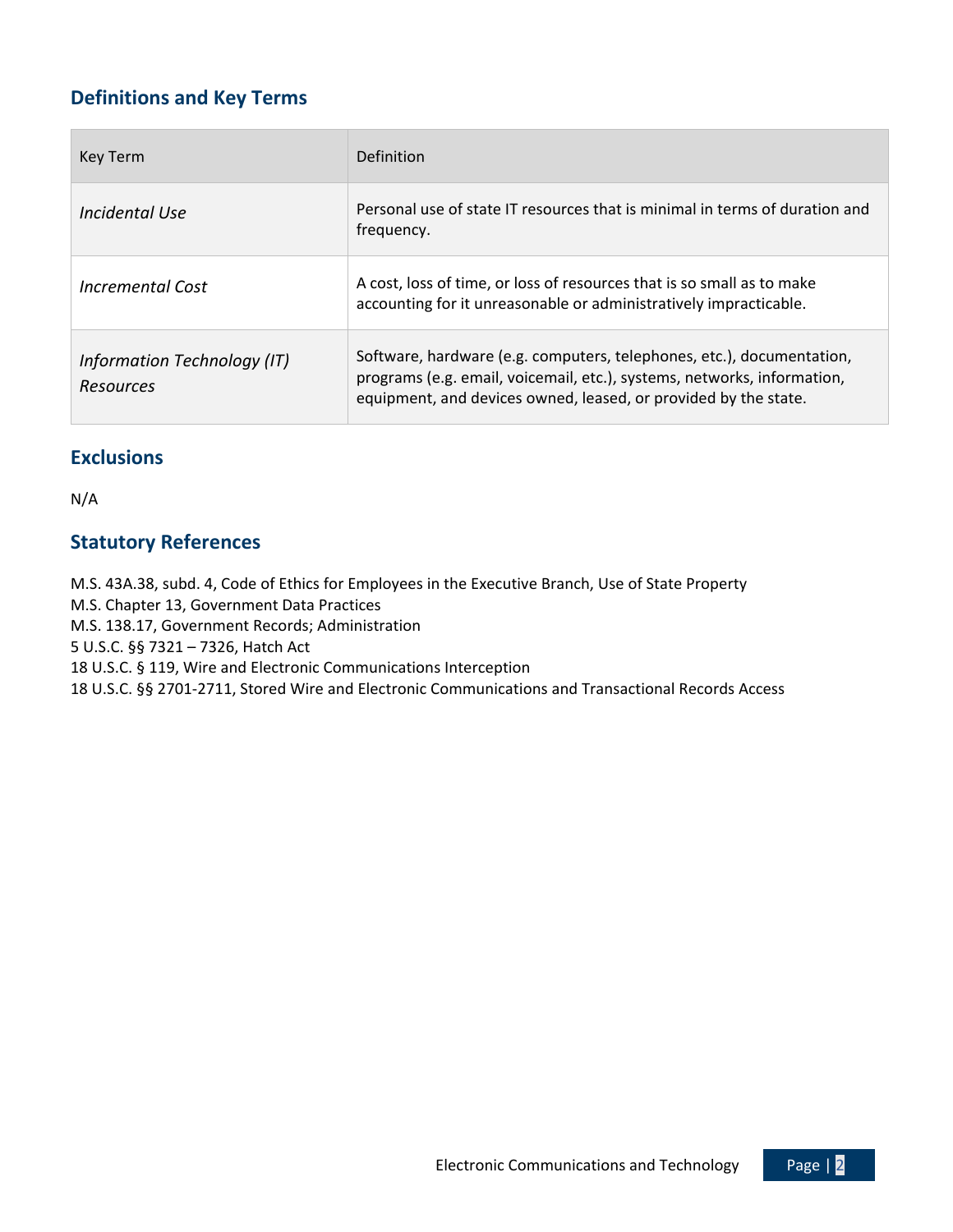# **GENERAL STANDARDS AND EXPECTATIONS**

This policy should be read in conjunction with other applicable policies, including Minnesota Management and [Budget \(MMB\) HR/LR](https://mn.gov/mmb/employee-relations/laws-policies-and-rules/statewide-hr-policies/) policies, procedures and general memos, and [Minnesota IT \(MNIT\) Enterprise Information](https://mn.gov/mnit/government/policies/security/)  Security Policies [and Standards.](https://mn.gov/mnit/government/policies/security/)

Employees who violate this policy may be subject to discipline, up to and including discharge. Violation of this policy also may be subject to criminal penalties as provided in M.S. 43A.39 and other law.

## **I. Reasonable Use**

Personal use of state IT resources is permitted only if the use, including the value of the time spent:

- (1) Does not increase risk to state data or system security
- (2) Results in no more than an incremental cost to the state
- (3) Complies with state and federal law, this policy, and applicable enterprise security, MMB, and agency-specific policies

Employees' personal use of state IT resources must be occasional, incidental use only, and must be limited to break and lunch time whenever possible. More than occasional, incidental use of state IT resources, including during nonwork time, is not permitted. Any personal use of state IT resources must not interfere with an employee's job duties.

Employees are expected to use good judgment when using state IT resources, whether for personal or state business purposes. All state business-related electronic communications and all use of state IT resources must be able to withstand public scrutiny without embarrassment to the agency or the State of Minnesota, and must be appropriate in type, tone, and content. Employees are responsible for the content of their state and personal use of state IT resources and may be subject to discipline up to and including discharge, criminal penalties, or liability resulting from that use.

## **II. Prohibited Use**

The following use of state IT resources is always prohibited, even if it is incidental or includes no cost for the state:

- Activities that violate state or federal law
- Activities that violate M.S. 43A.38 or HR/LR Policy # 1445 Code of Ethical Conduct
- Activities that violate any MMB, MNIT, or agency policies, including but not limited to, anti-discrimination and anti-harassment policies and procedures, HR/LR Policy #1432, Respectful Workplace; HR/LR Policy #1329 Sexual Harassment Prohibited; and HR/LR Policy #1436, Harassment and Discrimination Prohibited; HR/LR Policy # 1444 Workplace Violence
- Wagering, betting, or selling
- Speaking on behalf of, or giving the impression of speaking on behalf of, the state or any agency without authorization, including but not limited to using the employee's state email address for non-work-related communications
- Conducting commercial or nonprofit business activities except on behalf of the state
- Engaging in non-state outside employment
- Performing personal work (e.g., finances, investments, purchases, legal correspondence, class note-taking or homework except for classes approved by the supervisor as work-related)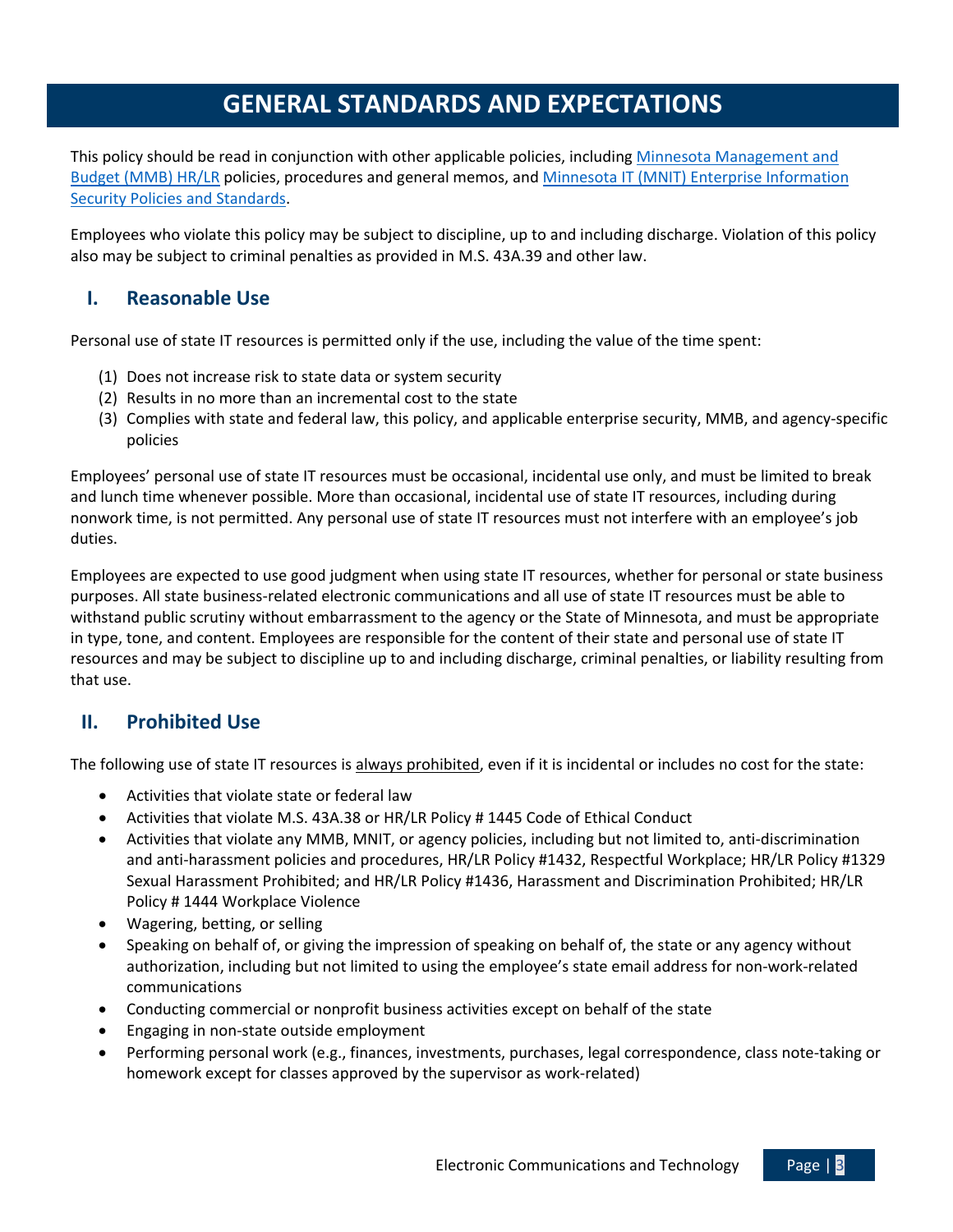- Using any state video conferencing technology (including Teams, etc.) for non-work related purposes unless all parties attending are state agency employees
- Sending emails containing not public government data to the employee's personal email, unless the email contains not public data only about the employee
- Sending emails or other electronic messaging containing not public government data through unsecured email or Internet systems unless the data are encrypted
- Shopping or game playing unless required by the employee's job responsibilities
- Streaming entertainment, unless work related or otherwise authorized by the agency
- Performing work for non-work related organizations (e.g. social, political, religious)
- Political activities prohibited by M.S. 43A.32, Political Activities; M.S. 211B.09, Prohibited Public Employee Activities; Administrative Procedure 32, Political Activities of State Employees; the federal Hatch Act; or other applicable state or federal laws
- Campaigning for partisan or non-partisan elected or appointed office of a public or private entity
- Fundraising or soliciting for any purpose unless expressly authorized by the agency
- Allowing access or use by any person who is not a state agency employee (e.g., family members or friends)
- Accessing state IT resources with another employee's credentials (e.g., username or password), or providing one's own credentials to others to access state IT resources
- Sending chain letters
- Unauthorized accessing of data that is not public
- Using state IT resources in a manner that creates the impression that the state or any agency endorses or prefers any religion or religious practice
- Viewing, storing, downloading, transmitting, or soliciting violent, obscene, sexually explicit, or pornographic materials, unless required by the employee's job responsibilities
- Storing or transferring government data to any other systems or platforms that have not been approved by MNIT
- Using any software or other state IT resources in a manner or access not according to the applicable software license agreement

## **III. Use of Email for Union Activity**

Employees may use their state email address and state email systems to engage in union activity, including to communicate with their union representatives, so long as the use does not increase risk to state data or system security and results in no more than incremental cost to the state. Other than communication with union representatives regarding matters related to the employee's job, such activity must occur outside of employees' work hours, except as provided by collective bargaining agreement.

State email addresses and the state email system may not, however, be used for political activities, fundraising, campaigning for union office, union organizing activities, or solicitation of employees for union membership.

## **IV. Monitoring Activities**

#### **Monitoring Activities**

State IT resources are state property. The state (including any state agency and MNIT) may, in its sole discretion and for any lawful purpose, monitor, inspect, access, read, examine, copy, delete, seize, use, share, disclose, confiscate, or take any other action with respect to state IT resources. The state may also take such action with respect to any and all data collected, created, sent, received, accessed, maintained, processed, or stored by state IT resources, at any time and for any lawful purpose. The state is not required to provide notice to users. Additionally, telephone and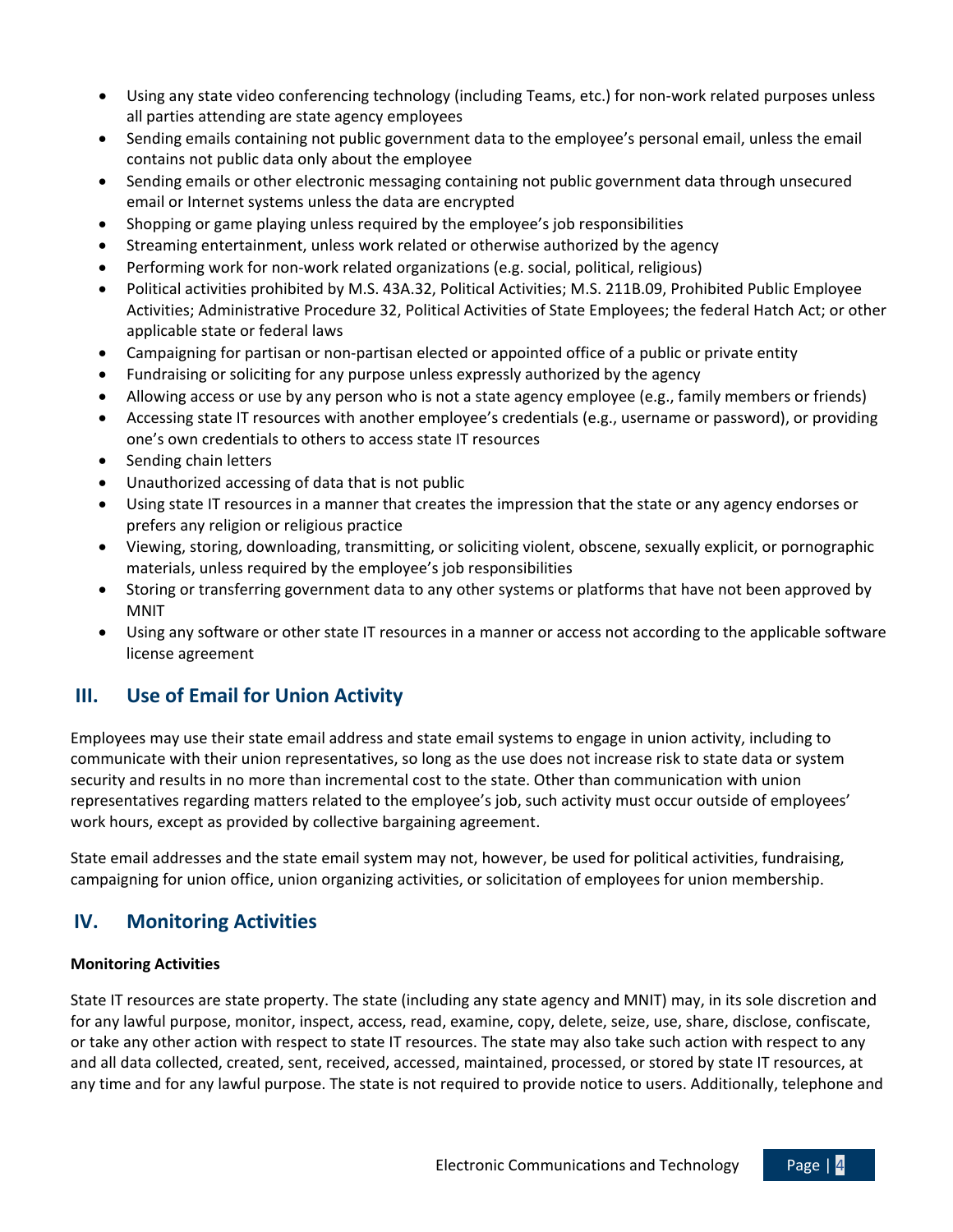Internet voice calls may be monitored or recorded. Any monitoring or recording of telephone calls will comply with state and federal law.

#### **Access/Disclosure and Use**

Any and all data related to the Monitoring Activities described in this section may be accessed by or disclosed to state agency employees whose job assignments reasonably require access, MNIT Services, Minnesota Management and Budget, civil or criminal enforcement authorities, and any other person or entity authorized by state or federal law or court order, and may be used in civil or criminal proceedings, disciplinary proceedings, employment, civil or criminal investigations, audits, or for any other lawful purpose.

#### **Consent and No Expectation of Privacy**

Use of state IT resources constitutes consent to the Monitoring Activities, Access/Disclosure, and Use described in this section. There is no expectation of privacy in state IT resources, or in the use of state IT resources, even when the use is for personal purposes. The state maintains the right to conduct Monitoring Activities for personal use of state IT resources to the same extent that it has the right to conduct Monitoring Activities with respect to use for state purposes, and personal use is subject to Access/Disclosure and Use as described in this section to the same extent as use for state purposes.